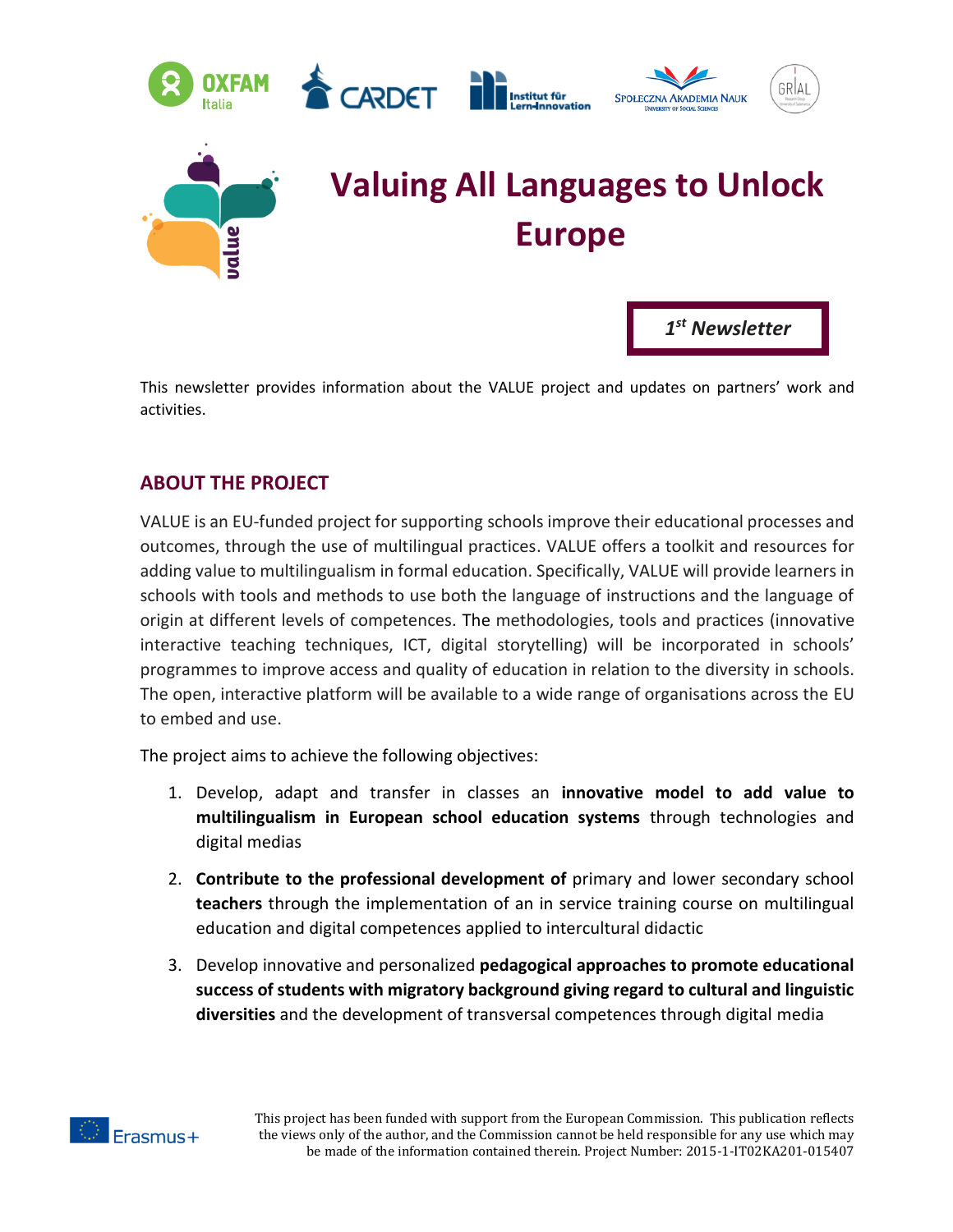

4. Promote positive interaction and **active participation of foreign families** in the education context of the hosting society **giving references to the different linguistic and cultural heritages**

*Online space:* CARDET is responsible for the project's online space. The website hosts information about the project and the partners, as well as news and updates of the project. CARDET is setting up an online platform that will host the elearning Modules and Units, as well as the virtual exhibition.

### **NEEDS ANALYSIS REPORT**

The first task undertaken by each partner team has been to collect information about national or regional policies regarding multilingualism and/or linguistic integration at school and to identify trends, research and case studies, which could be the basis for the design and implementation of the main outputs of the VALUE project, namely the design of the training course for in-service teachers and of the activities to be piloted in classroom. Pupils between 6 and 16 years, with a migrant profile (or belonging to linguistic minorities or with other bilingual conditions) attending the primary or lower secondary school have been identified as ultimately the beneficiaries of the project.

The analysis of the data proceeding from different sources: official websites, academic journals, school reports and practice-based journals produced a general report which collects the main results of the national researches about the approach to multilingualism at school in terms both of practices and needs to be used as starting point for the project.

If the comparison of the different education systems highlights that the structure of the compulsory education is quite similar and mainly begins when children reach the age of 5 or 6 and involve 10 years of full-time schooling in all the partner countries, the item which could be more sensitive for the implementation of the project is the different percentage of migrant students enrolled in non-university general education systems. In fact the country in VALUE with the highest presence of migrant students is Germany (33% in 2014-15), but the percentage decreases up to just 0,30% in Poland in the same period, with clear discrepancies when identifying target schools and pupils.

It is a common point that teaching foreign languages in schools is one of the priorities. In general, the 1<sup>st</sup> European foreign language is part of the core curriculum from the beginning of primary school and the study of a  $2<sup>nd</sup>$  European foreign language starts in lower secondary schools. The  $1<sup>st</sup>$  European foreign language is usually English and the second language mainly French or German (but also Italian, Spanish, Russian or Greek). Bilingual education (classes with

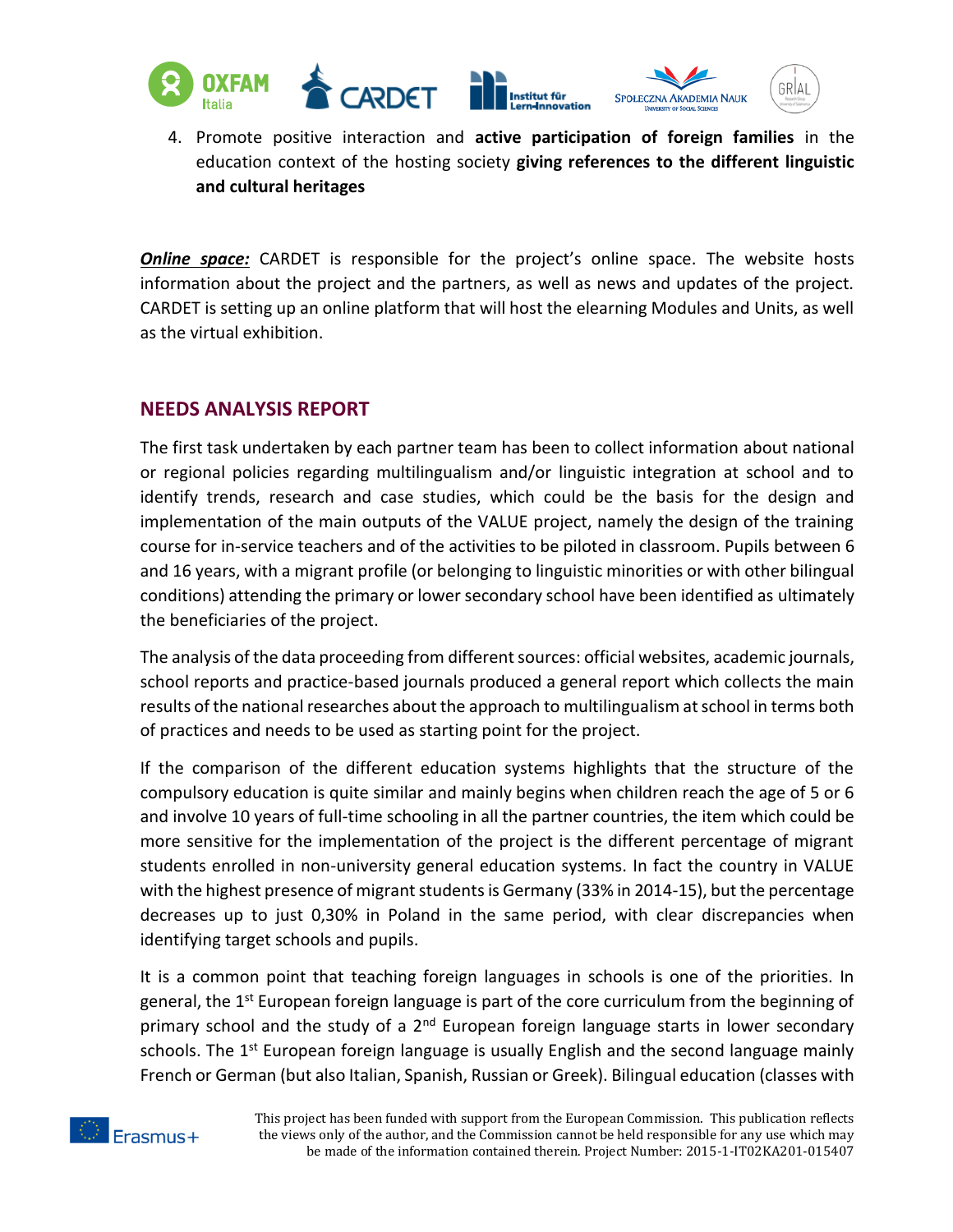

two languages of instruction) is present in PL (lower and upper secondary school), ES (primary and lower secondary school) and in DE (primary and lower secondary school).

With regard to the promotion of multilingual education or valuing of mother tongues, it is a common commitment to promote the implementation of educational measures, which will enable groups from different cultural identities to integrate in a respectful and creative environment, regardless of their background, but the main objective seems to be mainly to ensure the knowledge of the vehicular language of teaching, so all the different education systems provide to the foreign students linguistic integration and support to learn the language of schooling but not a real action plan for their social inclusion. It is intended to provide a quick linguistic adaptation and to facilitate access to fundamental cultural and social aspects, to enable proper integration and coexistence of these students in the educational environment, but in general the mother languages aren't part of these plans. The challenges which the project will face are:

- To intorduce a multilingual experience as part of an intercultural approach in education;
- To stress, through the valorization of the mother tongue languages, the value of human rights, citizenship education and civil society as matters at school.
- To find out, in the fostering of mother tongues, the importance of cultural differences, so to develop new skills as critical thinking for instance, and to help building a more inclusive, innovative and sustainable society.
- To train teachers to promote intercultural educational scenarios.

# **UPDATES FROM PARTNERS**

Partners have conducted focus groups in their national contexts to identify the needs around multilingualism. Here is an update from each partner about their work with the focus groups:

#### **OXFAM ITALIA:**

*Focus Group with Teachers:* The 4th March 2016 a Focus Group is held between Oxfam's trainers and Mochi Levane School' Teachers to collect the formative need of the teachers and the best practices on plurilingualism. 10 Participant attended this meeting: 5 Teachers from primary School, 4 from Lower secondary class and 1 vice-principal. All together spoke about the multilingualism topics. The teachers told what they know about multilingualism, which activities they organized in the past in order to promote it, the problems and limits that face every day.

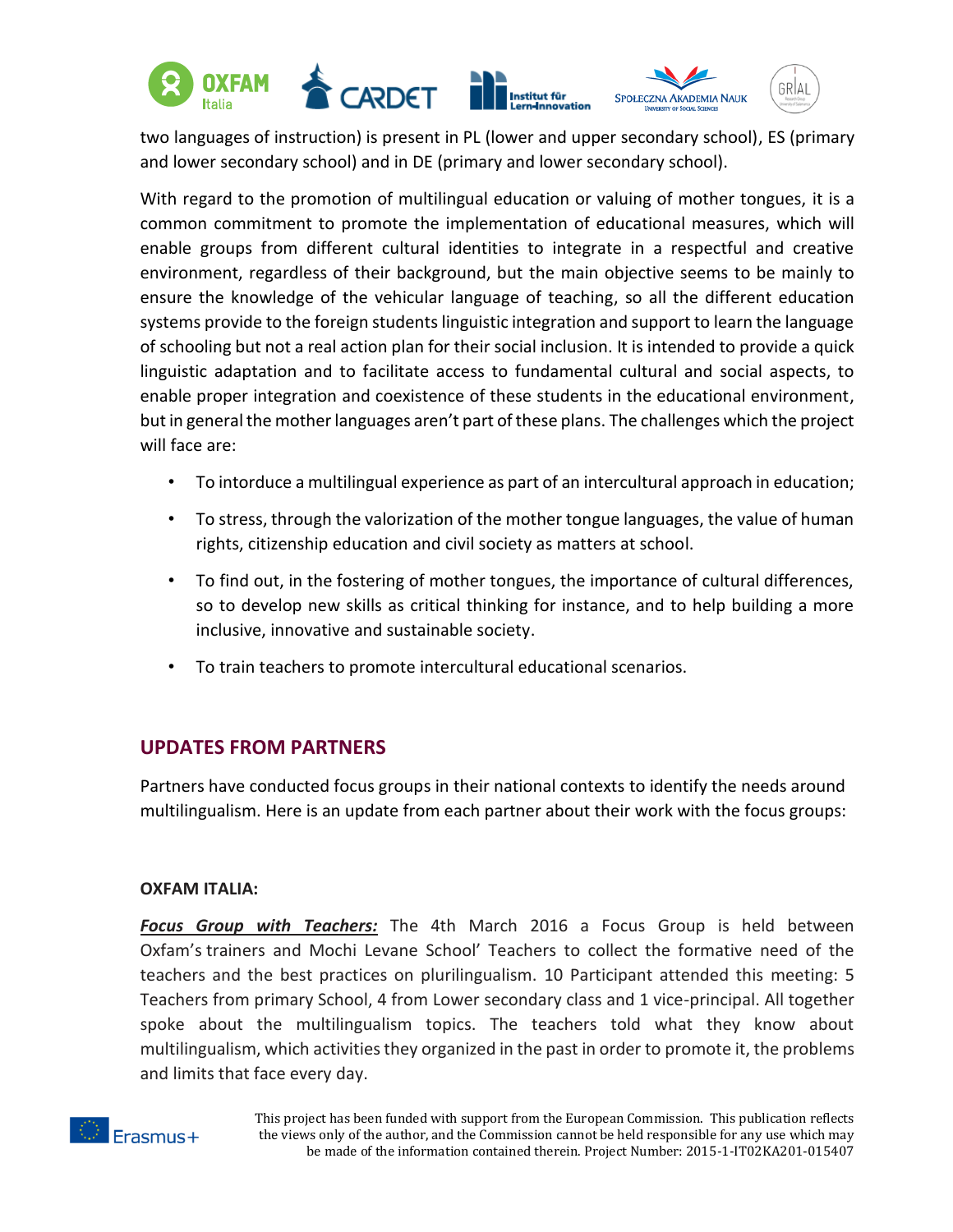

It comes out a very important discussion about the importance of Multilingualism in the educational programme: Teachers are very concerned about this topic, ideas come all of a sudden and there is not a specific planning (apart from the LSCP project, which concerns a primary class anyway). In general, parents are welcoming, no one of them has ever thought this kind of activities take time to school, but we cannot exclude that someone could complain about it in the future.

The teachers seem conscious of some limits of their approach and agree with the necessity of working more in terms of developing learning for anybody (skills and knowledge) by using a multilingual comparison (similarities and differences, developing curiosity for other linguistic repertoires and metalinguistic knowing). All teachers are very motivated to implement the VALUE activities to spread the plurilingualism at school for the next year.

*Focus Group with Parents:* The 4th March 2016 a Focus Group is held between Oxfam's trainers and 5 mums and one sister. The mums who took part in the focus group speak both their origin language and Italian and have not imposed bilingualism to their children. They are very satisfied with the school attended by their children. The school is very respectful of all cultures, "it is a school that adapts to children", "it is an intercultural school". Parents have been involved many times in the activities with their children: they helped them to write a proverb, a word or a nursery rhyme in the origin language; they came to class to share a fairy tale or sing a song in the origin language; they taught their typical dances. The mums say school and teachers do a lot for their children, who are even more curious about other languages.

After these focus groups we met teachers twice (the  $4<sup>th</sup>$  of April and the  $2<sup>nd</sup>$  of May) to discuss together about the activities to include into Curriculum Outline. The teachers decided to work on narrations, numbers, alphabets and loan words.

# **CARDET:**

CARDET has organized 3 Focus Groups towards the end of March, in Nicosia, Cyprus. 2 elementary schools participated in the focus groups. There were 3 focus groups conducted in total, 2 with teachers, and 1 with parents of children with multilingual backgrounds.

Teachers and parents were informed about the project beforehand. The goal was to establish a good understanding of the project, its aims, its activities, and the role of the schools in the project. Both hub schools were very positive to the idea of creating a curriculum to support multilingualism. Parents were also very welcoming of the idea that children in the schools would be supported through different activities around multilingualism. It is important to mention that both schools have a large number of students from foreign and multilingual backgrounds.

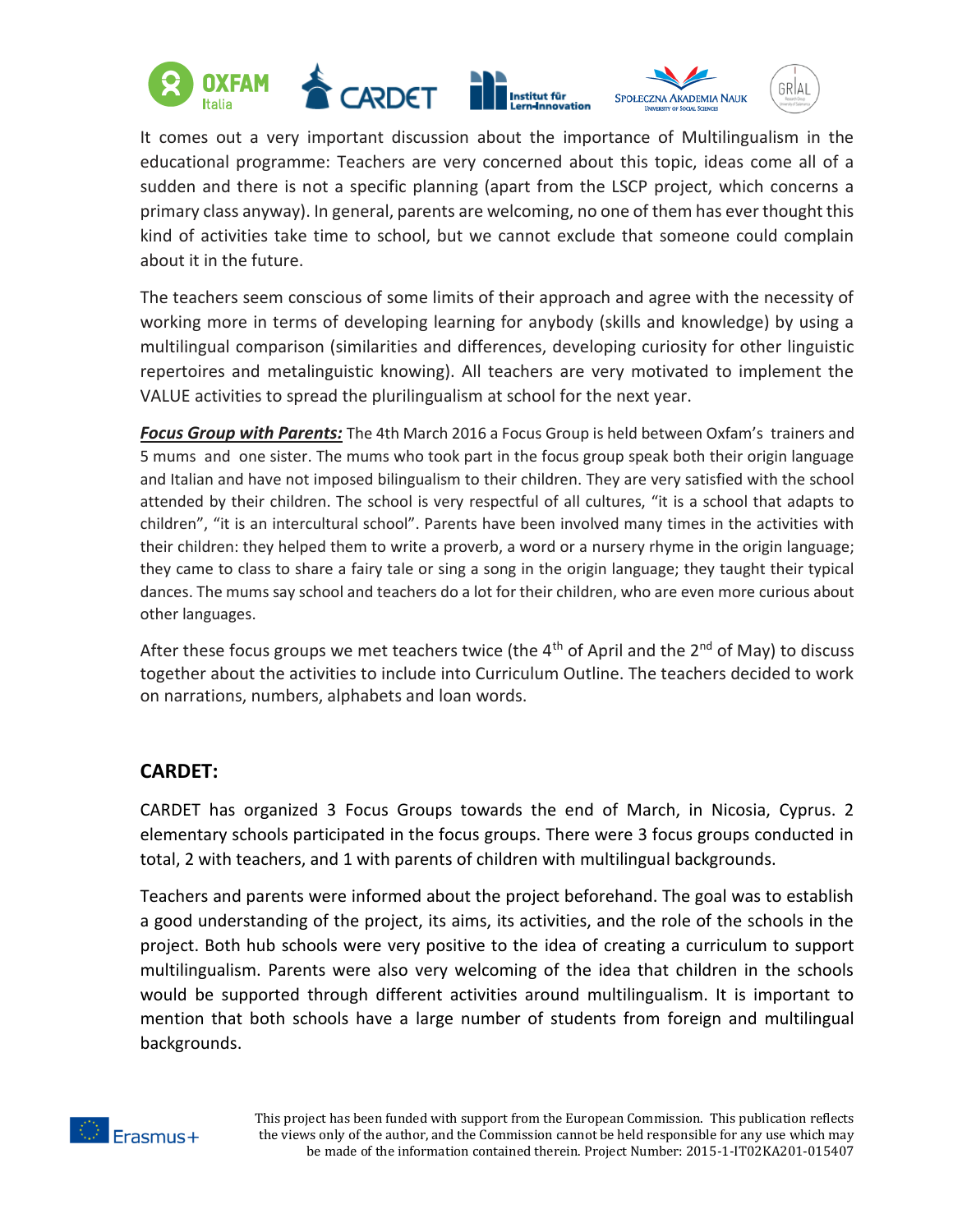

Given the diversity of languages in the particular schools, and the fact that not all students are adequately familiar with the Greek language, it becomes a challenge for teachers, who need to provide meaningful and rich instruction to all their students. The Ministry provides allocated time for teaching students from diverse backgrounds, however, it is predetermined, and therefore, it is usually not enough for serving the needs of all students. Therefore, it was profound that a curriculum is provided, what consists of enriched activities and useful tools for teaching all students effectively. Project-based and social-based approaches were preferred. Teachers also expressed the need for having guidelines on how they would best provide instruction, and also to understand the structure of different languages.

Parents identified the need for supporting all children in the school. Some mentioned that the social aspect is very important, for children to stop being shy in class. They also identified the need for having a common understanding of the content among all students, and they suggested translation as a way of mutual understanding.

## **FRIEDRICH-ALEXANDER UNIVERSITY (FAU) – ILI:**

Beginning of March three focus group meetings took place in Germany, in the region of Erlangen-Nuremberg. Meetings were organized by the German partner, the Innovation in Learning Institute (ILI) at the Friedrich-Alexander-University Erlangen-Nuremberg (FAU). One focus group was organized for parents of children with multilingual backgrounds, one for primary school teachers and one for secondary school teachers.

In these three very interesting focus groups, very motivated and engaged parents and teachers discussed the benefits of multilingualism from different angles: the benefits of learning more languages at school, the benefits and difficulties children with different mother tongues face in school and at home and how to value and support cultural and language diversity. In general, almost all children enjoy learning languages and are very motivated to learn about different cultures. However, for children with problems learning the German language, school in general can be tough and the focus of the schools for them is, to foster their German skills. Valuing their already existing, multilingual skills is often not or less done by teachers, especially not in secondary school, as there is no time for this due to a strict curriculum. Therefore, it is also important to integrate the parents in language learning and offer extra lessons after school.

In the primary education, there is more time for projects about language and culture and language learning is often mainly seen as "getting a feeling" for a certain language. With this approach, multilingual teaching and valuing more languages is easier to be integrated in existing concepts in primary schools than in secondary schools and teachers of these schools would appreciate it, if tools and easy to adapt material enriched with multimedia contents would be accessible for them online.

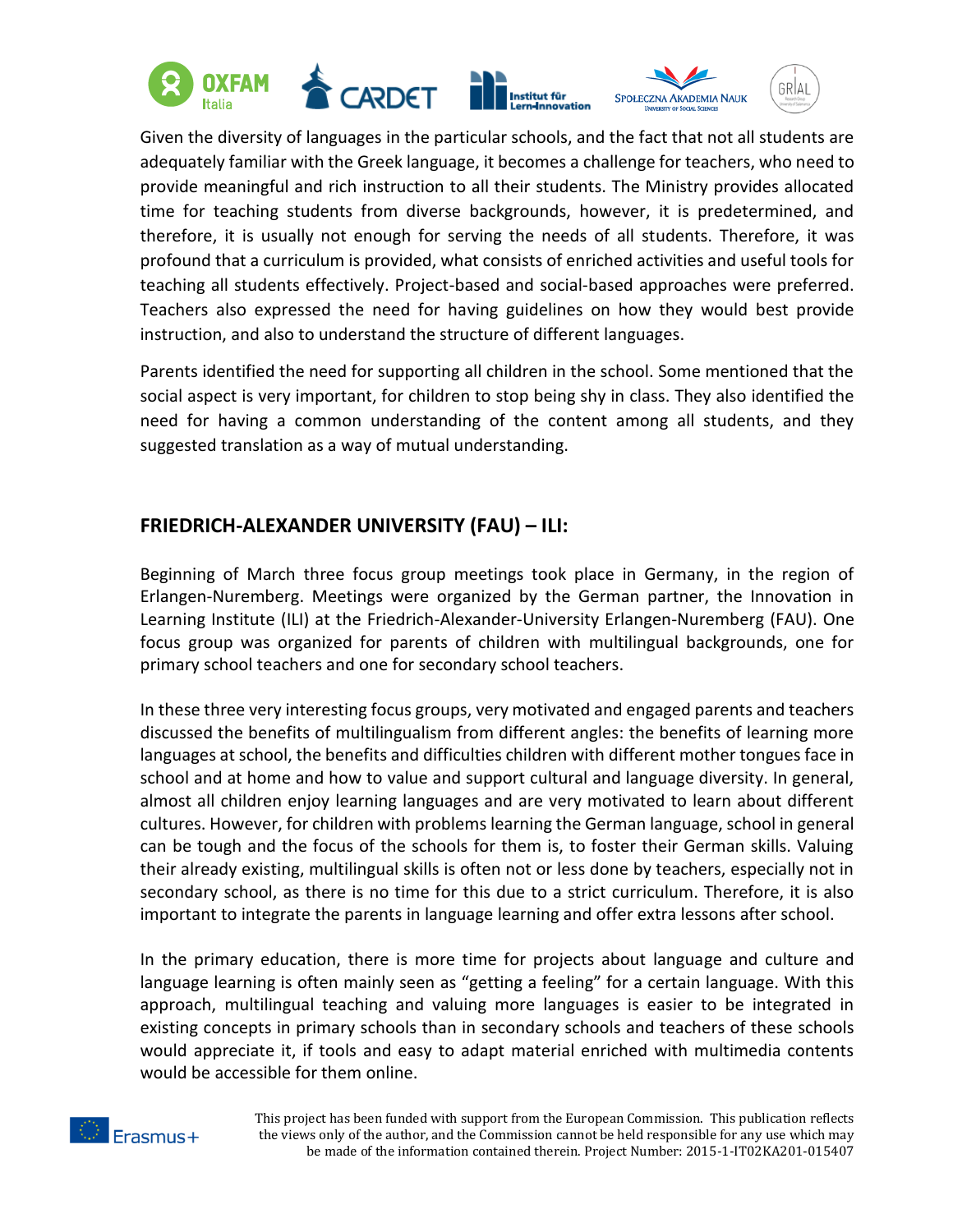

### **UNIVERSITY OF SALAMANCA:**

On April 2016, the team involved in the project on behalf of the University of Salamanca completed the analysis of the national trends and practices about multilingualism at school in Spain by organizing focus groups and interviews at local level with teachers and parents from schools of the city. The objectives were to detect the position of the primary and lower secondary schools on the promotion of other languages than the schooling languages in classroom from both the perspective of teachers and parents, and to identify needs, requests and difficulties in order to implement activities with pupils to promote or enhance a multilingual context.

In the Autonomous Community of *Castilla y León* the percentage of foreign students is lower than the national percentage (6,5% in Castilla y León vs. 8,5% in Spain), so the presence of pupils with a migrant background or bilingual pupils (with a foreign parent) is really small. Nevertheless among the teachers contacted for the focus group there is a good feeling toward languages in general, even if they recognize that, apart from the curricular foreign languages learning and the official measures for the linguistic integration of foreign students, there aren't specific plans for the valorization of no schooling languages, and that often the initiative arises directly from teachers. New contents ready to be used or specific in-service teachers training actions are welcome beside a closer collaboration with parents. The willingness to be involved in the school plans is unanimous among the foreign parents, who generally acknowledge a good participation with their children in the activities organized at school and have a positive opinion of the work done by the teachers so to create an inclusive dimension in classroom.

#### **SPOLECZNA AKADEMIA NAUK:**

The first Focus Group in Poland was organised on  $21<sup>st</sup>$  of April 2016 by University of Social Sciences in Lodz. The group of participants contained language teachers, educators and representatives of organisations supporting education. All the participants jointly came to a conclusion that the subject of "multilingualism" is absent from the Polish school context. The reason for that situation is that the history of our country, a quite complex one after II WW, made almost all foreign languages connected with national minorities in our surrounding disappeared. The phenomenon of migrants has not yet touched Poland. The number of immigrants is increasing year after year, but it is still incomparably smaller than in other European countries. So the children, parents, and teachers have few occasions to contact multilingual people.

Children in Polish schools have the opportunity to learn about other cultures during the 'multicultural days'. Sometimes the teachers ask foreign students to present the culture and